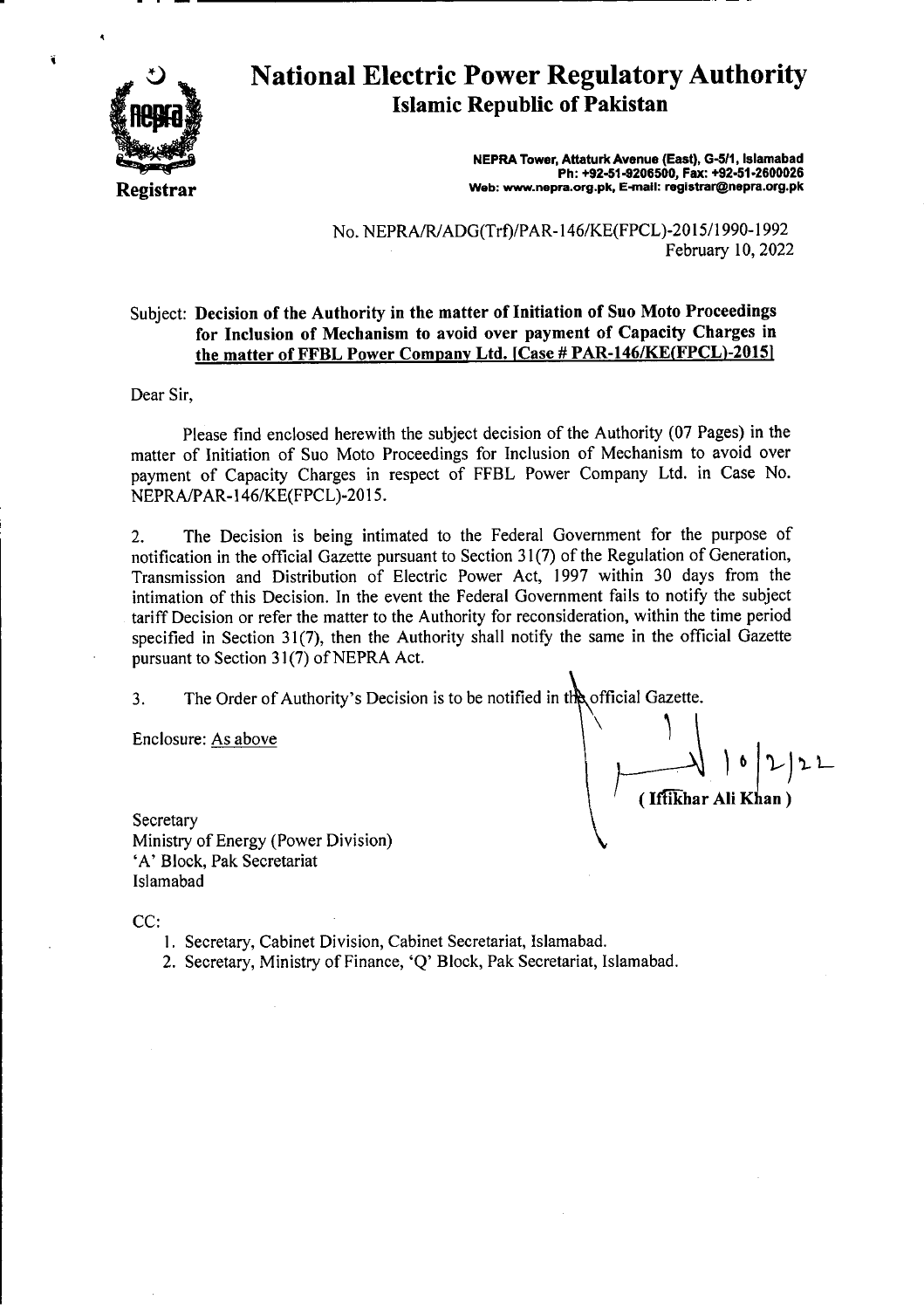

4

4

## **DECISION OF THE AUTHORITY IN THE MATTER OF INITIATION OF SUO MOTO PROCEEDINGS FOR INCLUSION OF MECHANISM TO AVOID OVER PAYMENT OF CAPACITY CHARGES IN THE MATTER OF FFBL POWER COMPANY LIMITED**

#### **1. BACKGROUND**

- 1.1. FFBL Power Company Limited (FPCL) has been operating a generation facility of 118 MW (Gross) coal fired power plant at Port Qasim, Karachi adjacent to Fauji Fertilizer bin Qasim Limited (FFBL). FPCL is selling 52 MW power (50 Hz system) to KE under take and pay tariff approved on December 29, 2015 subsequently reviewed on January 26, 2017. The remaining power (60Hz system) is being supplied to FFBL. FPCL filed a tariff petition for additional supply of 8MW to KE vide its letter dated May 24, 2019 which was later withdrawn.
- 1.2. While processing the case, it was observed that mechanism does not exist in FPCL's tariff to avoid over payment of capacity charges except for debt servicing. FPCL was allowed take and pay tariff on the basis of assumed plant factor of 85%, however, it was noted that FPCL has been generating electricity in excess of *85%* plant factor.

#### **2. INITIATION OF SUO MOTO PROCEEDINGS**

- 2.1. The Authority decided to initiate suo moto proceedings to modify the tariff of FFBL Power Company Limited to the extent of inclusion of mechanism to avoid over payment of capacity charges and scheduled a hearing in the matter on June 16, 2021. Following issues were framed for the hearing:
	- i. Whether to incorporate a mechanism in the tariff to avoid over payment of capacity charges?
	- ii. Whether to recover any excess capacity payment already received by the company?
	- iii. Any other relevant issue arising during the proceedings.
- 2.2. Hearing in the matter was rescheduled for July 7, 2021 and was further rescheduled for August 10, 2021 on the request of FPCL. Legal Consul of FPCL vide letter dated August 6, 2021 again requested to reschedule the hearing in the first week of September 2021. Accordingly, the hearing was rescheduled for September 7, 2021 with the directions that no further adjournment shall be granted and that in case FPCL failed to participate, the case shall be decided on the basis of available information. Following stakeholders were invited for the hearing:
	- i. FFBL Power Company Limited
	- ii. K Electric
	- iii. Whistle Blower



1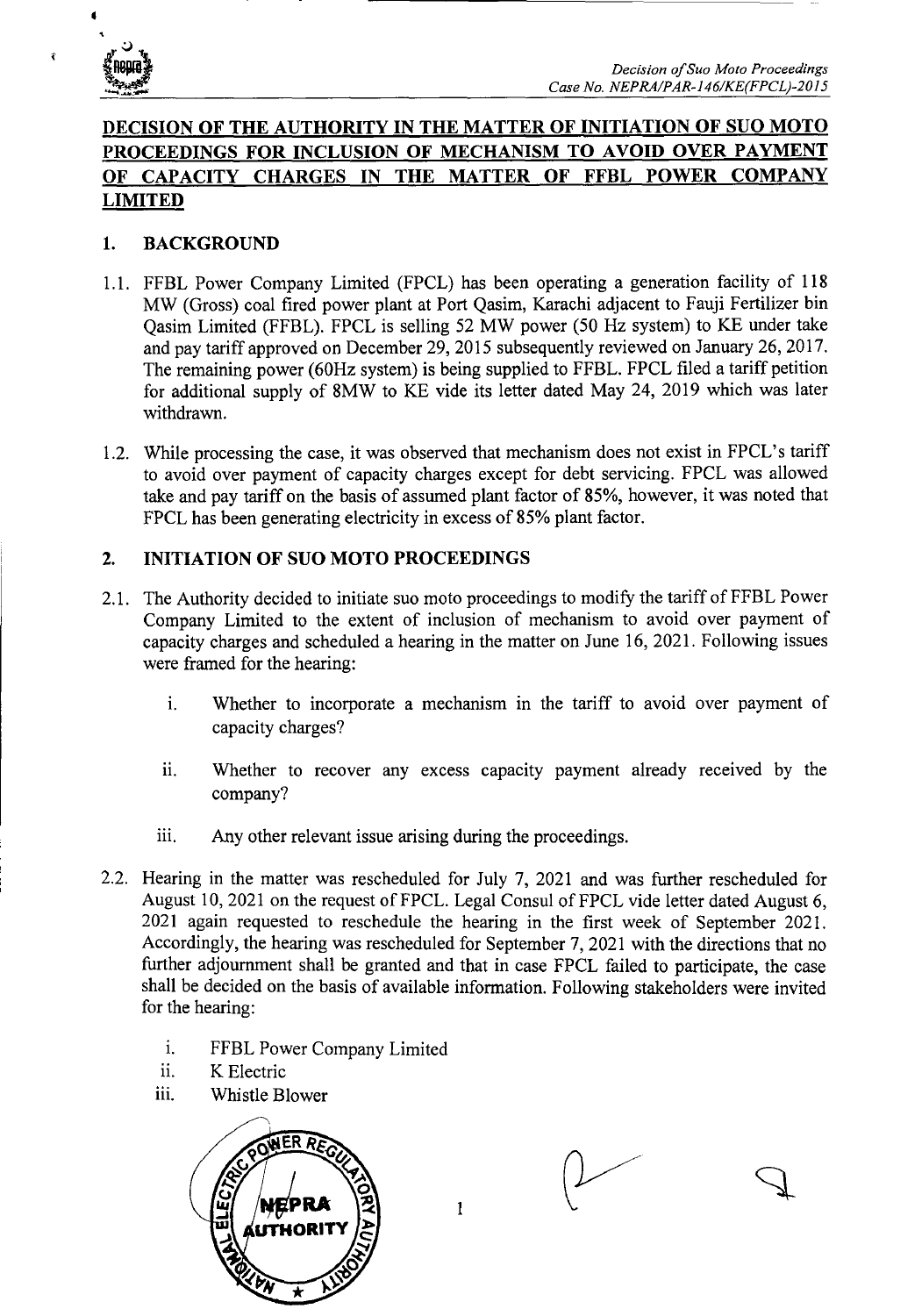

- iv. Ministry of Energy
- v. Government of Sindh (Energy Department)
- 2.3. The hearing was held as per schedule and was participated by the representatives of the Petitioner and KE.

#### **3. FILING OF SUBMISSIONS**

- 3.1. After the hearing, FPCL and KE were directed vide letter dated September 16, 2021 to file written submissions in the matter.
- 3.2. FPCL vide letter dated September 22, 2021 submitted following in the matter:
	- i. The tariff of FPCL is duly approved by the NEPRA Authority and the Power Purchase Agreement (PPA) containing the tariff and payment terms including the capacity charges has been further approved by the NEPRA Authority.
	- ii. That there is a prescribed mechanism in the PAC/PPA which caters for the avoidance of capacity charges (excluding debt servicing) and the excess plant operations, if any, is merely due to creating cushion against shortfall in recovery of capacity charges below mentioned risks as is explained in the proceedings para;
	- iii. Tariff is based on "Take and Pay" mechanism which is subject to FPCL falling within K-Electric (KE) merit order, hence the risk of non-dispatch is borne by FPCL unlike grid connected IPPs, due to higher international coal prices FPCL rank in merit order has substantially been dropped from average rank between 5-10 during year 2019-20 to 15-20 in year 2021. Furthermore, FPCL Merit Order Position may further drop due to:
		- Commission of upcoming 900 MW RNLG based power plant with KE network and
		- International FOB Coal Prices remained above 100 USD/MT. Therefore, FPCL is carrying a continuous threat against loss of capacity due to vulnerability in merit order during the term of KE-PPA.
	- iv. Plant Efficiency is fixed for life of the project at 29.24% with no adjustments.
	- v. All the project risks are borne by the sponsors i.e. technical, financial and legal risks as there are no security package agreements and guarantees of the federal government.
	- vi. In contrast to the take or pay arrangement in the standard power purchase agreements, whereby the IPP is allowed to undertake 30 additional days (other than scheduled outage period and forced outage or partial forced outage period) to conduct the major overhaul of the complex during which capacity payments are payable by the power purchaser. FPCL project is not allowed any of such additional period for undertaking

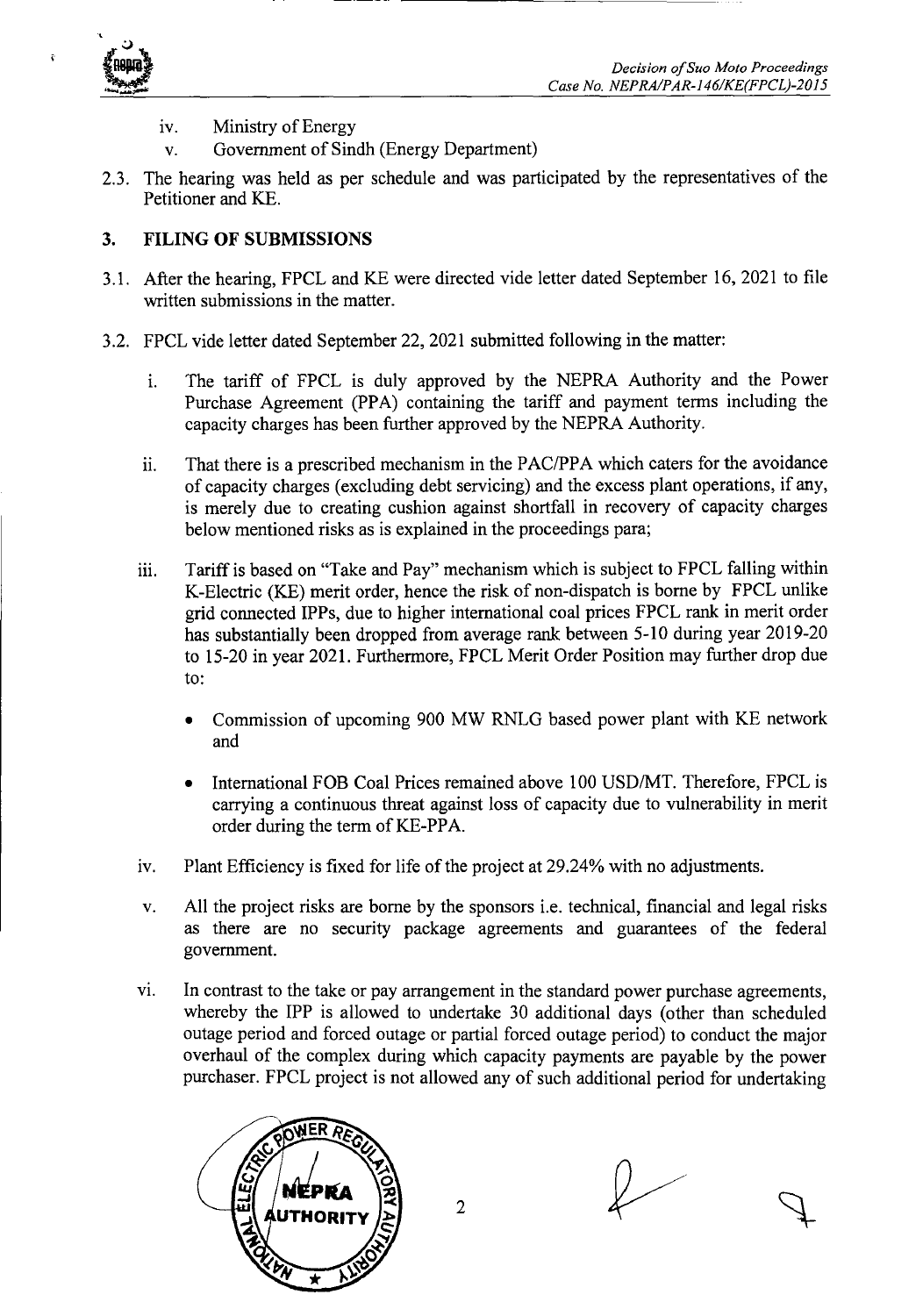

î

of major overhaul which is mandatory as per the technical requirements of the Project in accordance with the OEM recommendations.

- vii. Therefore, in order to protect the Company against potential loss of capacity payments during such period of major overhaul, the concept of 'Targeted Availability' of the Complex is agreed under the PPA which means that the required availability of the Complex is benchmarked at minimum of eighty five percent *(85%)*  per year but for the purposes of determining excess or shortfall from the Targeted Availability, period of ten (10) Agreement Years is prescribed for evaluation.
- viii. Hence, the determination of Targeted Availability (excess/shortfall from 85%) shall be made in 11th Year from Commercial Operations Date of the Complex. This mechanism allows the Company to save in case of efficient operations, its scheduled outage period upto 1,440 hour (60 days) during each Targeted Availability Period. These saved hours shall be used for the carrying of major overhaul and payment of capacity charges during such period. Such hours are prone to lapse after every target availability period, if not utilized by the Company.
- ix. Furthermore, NEPRA's letter No. SBD/AR/NEPRA-0143/2704 dated 27<sup>th</sup> April 2017 for approval of PPA of FFBL Power Company Limited and K-Electric Limited under Para (g) states that "Annual Availability of plant should be maintained at 85%". Major overhaul should be accommodated in such a manner that availability over the life does not drop below *85%.*
- x. That the applicable tariff is on take and pay basis and capacity charges are payable when (a) coal power plant is dispatched in accordance with the merit order and; (b) no power is procured from FPCL, if it does not fall in the merit order even though the plant is available for dispatch. Hence, the risk of non-dispatch of power plant due to higher tariff or reduction in K-Electric power demand is borne by FPCL. The capacity charges (if any) in respect of more than benchmark units provide escrow against nonpayment of such charges during the periods of non-dispatch ability of the power plant as well as during the periods of major overhaul;
- xi. Due to the KE network limitations, the power supplies to its consumers may disrupt for which KE. demanded seven (7) days [168 hours] period in each Agreement year to cover its technical limitations under the PPA. During such hours/days in a year, if technical fault arises in KE network, the capacity payment to FPCL shall not be made by KE even FPCL plant is available and falls under KE merit order list. Since the occurrence of such technical faults is not certain therefore FPCL plant should be made available more than required annual availability in a year to cover the risk of shortfall in annual recovery of capacity charge.
- xii. That the NEPRA Authority has provided for a total levelized tariff of Rs. 10.6896 /kWh during first ten (10) years and tariff for Rs. 6.9774 / kWh during remaining twenty (20) years based on annual generation of 387.19 GWh. Hence, to determine excess capacity charges for the three initial Agreement Years is incorrect as in some years, upto the first ten (10) years, the generation may not be upto the benchmark



3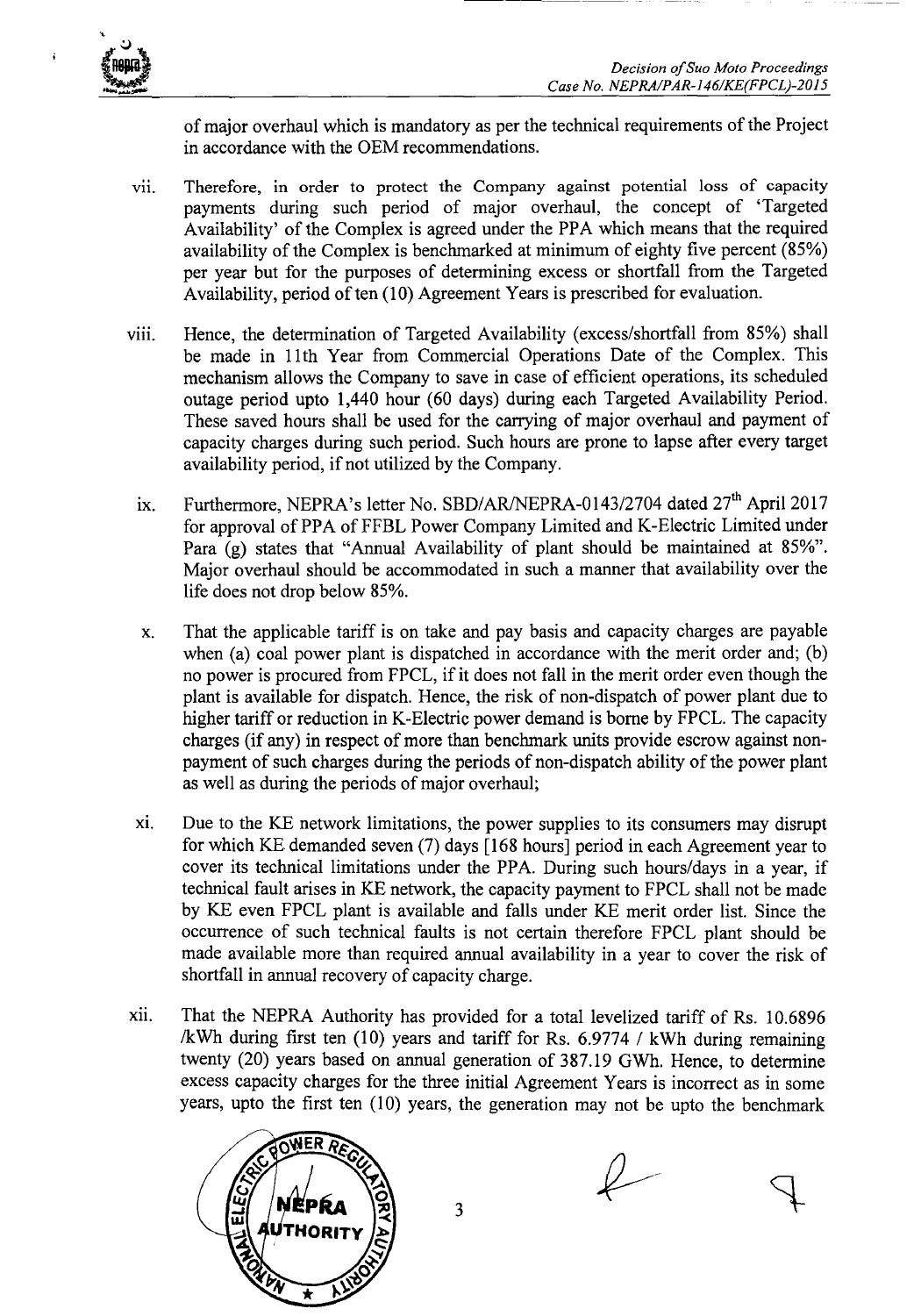

ï

units of 387.19 GWh and hence the variation is permissible so long it does not breach (a) the prescribed levelized tariff over a period often (10) years; and (b) the cumulative benchmark of 3871.9 GWh. Therefore, the NEPRA Authority is hereby requested to remove the restriction for repayment of debt up to ten years and allow the company to recover debt against dispatch up to 3,871.9 GWh only.

- xiii. That the FPCL has achieved the financial closing based on the terms and conditions of tariff approved by the NEPRA Authority on the basis of PAR which have been incorporated in the FAG *I* PPA as instructed by the NEPRA Authority for the tariff period which means the period for which the tariff have been determined by the NEPRA Authority on the basis of reference parameters which in the instant case is thirty (30) years and such period commences from the date of commercial operations. Any variation *I* adjustment at this stage shall trigger default of the FPCL under the financing documents which may jeopardize the operations of the power plant.
- xiv. That FPCL acknowledges that the NEPRA Authority does have powers and functions as listed in Section 7 of the NEPRA Act, 1997 (as amended from time to time) (NEPRA Act). Similarly, the Rule 3(1) of the NEPRA Tariff (Standards & Procedure) Rules, 1998 (Tariff Rules 1998) does provide for initiation of proceedings suo motu by the NEPRA Authority, however these powers are subject to certain restrictions and exercise within given I prescribed parameters. However the Tariff Rules 1998 are not applicable to power acquisitions made (as in the instant matter) under the NEPRA Interim Power Procurement (Procedure & Standards) Regulations, 2005 (IPPR 2005).
- xv. That the 'proceedings' as defined in the Tariff Rules 1998 means where the NEPRA Authority initiates the process of determination of tariff and culminates when the NEPRA Authority makes a final determination. It is clarified that the NEPRA Authority in the instant matter is not in the process of determination of tariff which has already been determined through the decision of the NEPRA Authority in the matter of granting Permission to K-Electric for Negotiation of Power Acquisition Contract (PAC) with FPCL for purchase of 52 MW of Power [Case # PAR -146/KE (FPCL)-2015] dated 29th December, 2015 (the Decision). The Decision is closed and past transaction;
- xvi. That the terms and conditions of power purchase in the instant case are governed through PAC under the IPPR 2005 which does not refer to Tariff Rules 1998 for determination of terms and conditions of power purchase and is an independent regulatory framework for determining terms and conditions of the power purchase through the route of Power Acquisition Request (PAR) and PAC which does not provide for unilateral or suo motu modification of such terms and conditions by the NEPRA Authority unless there is a request for modification of power acquisition;
- xvii. That the meaning of the 'proceedings' in the IPPR 2005 is fundamentally distinct to the meaning ascribed to the 'proceedings' in the Tariff Rules 1998. The proceedings as defined in the IPPR 2005 means the entire process commencing from the date of filing of a power acquisition contract with the NEPRA Authority and ending on the



4

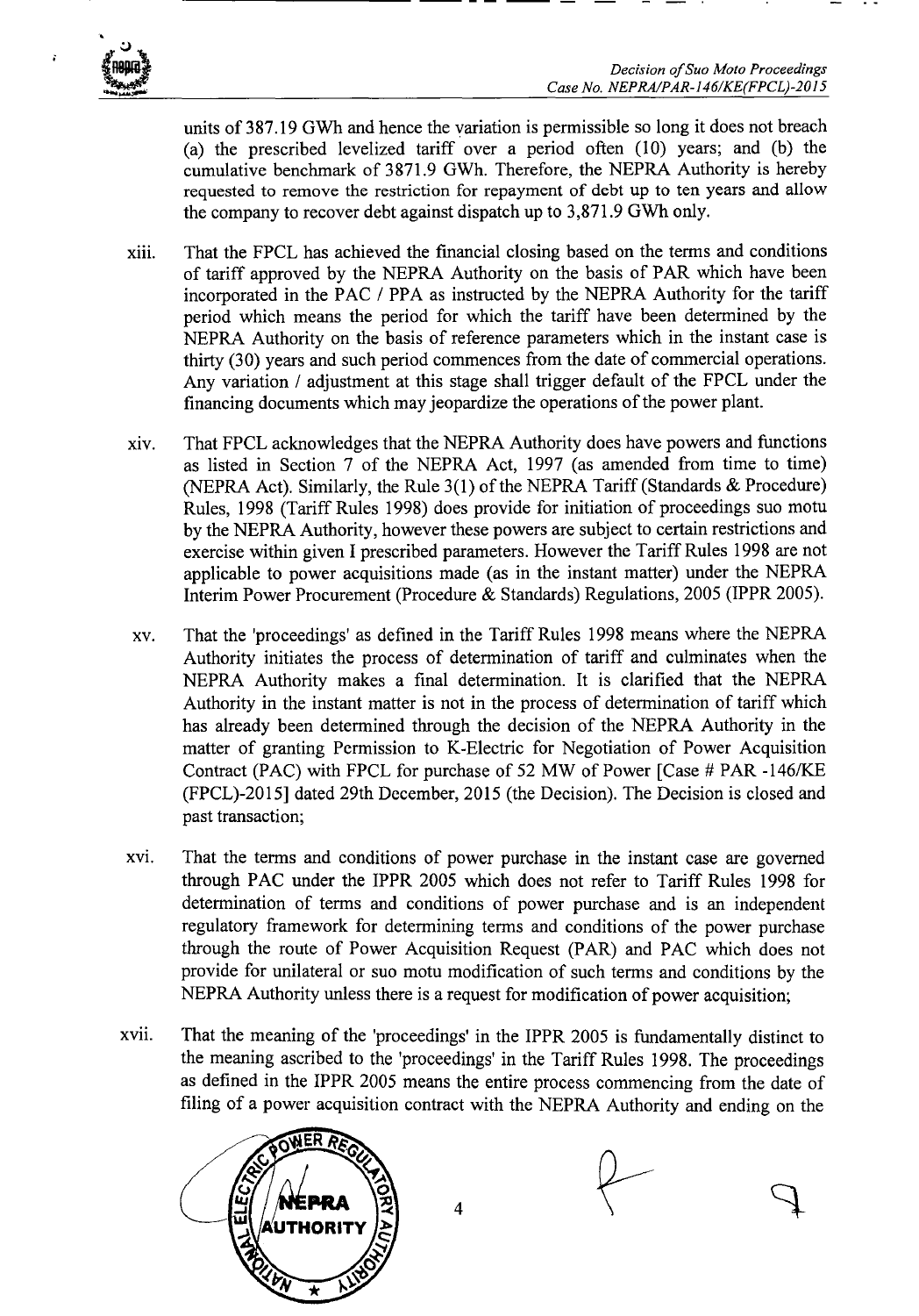

date the NEPRA Authority makes its final determination on such power acquisition contract and shall include any stage during the proceedings. There is no alluding to the process where the NEPRA Authority itself initiates the process of determination of tariff in respect of the power acquisition contract and hence suo motu powers are not available to the NEPRA Authority under the IPPR 2005.

- xviii, That the Decision at Para 37.1 states that the NEPRA Authority has decided to approve the PAR and grant permission to K-Electric for negotiating the PAC for purchase of 52 MW of power from the FPCL along with the tariff which shall be incorporated in the draft PAC;
	- xix. That unless the PAR is modified, upon the petition filed by the FPCL, and following thereto the PAC is amended, the NEPRA Authority cannot unilaterally modify or revise the terms and conditions of the tariff as the terms and conditions of the tariff arise out of and are in relation to the PAR and PAC which form the substructure/foundation upon which the tariff is built upon;
	- xx. That the tariff petition filed by FPCL for tariff determination of additional supply of 08 MW to K-Electric Limited out of which the subject matter proceedings in exercise of the suo motu power by the NEPRA Authority are purportedly initiated has been withdrawn with the approval of the Authority and hence any derivative proceedings arising out of or in relation to the said tariff petition cannot be proceeded with;
- 3.3. Karachi Electric vide its letter date September 27, 2021 submitted following submissions in the matter:
	- We would like to humbly submit that the tariff determined by the Authority vide its  $\mathbf{i}$ . decision having Ref. No. NEPRA/PAR-146/KE(FPCL)-2015/1503-04 dated  $26<sup>th</sup>$ January 2017 and the Energy Purchase Agreement approved by the Authority vide its decision having Ref. No. NEPRA/C(HYDRO)/PAR-146/KE(FPCL)-2015/20416 dated 19<sup>th</sup> December 2017 does not restrict any Capacity Payments other than the Debt Servicing Component in case of supply above given threshold. Accordingly, KE being a regulated entity, is required to follow the Authority's determinations for all tariff payments and all payments to FPCL have been made accordingly, as per the Authority's determinations.
	- ii. In addition to the above, KE would continue to follow the Authority's instruction in this regard and will ensure compliance with the Authority's subsequent determinations in this regard, if any.

#### **4. CONSIDERATION OF THE VIEWS OF THE STAKEHOLDERS, ANALYSIS AND DECISION**

4.1. The submissions of FPCL and KE were examined. In pursuance of section *7(2)* (g) , section 31(4) of the Regulation of Generation, Transmission and Distribution of Electric Power Act, 1997 read with Regulation 3 (1) of the NEPRA (Review Procedure) Regulations, 2009, and rule 3(1) of NEPRA Tariff (Standards & Procedure) Rules, 1998, the Authority



5

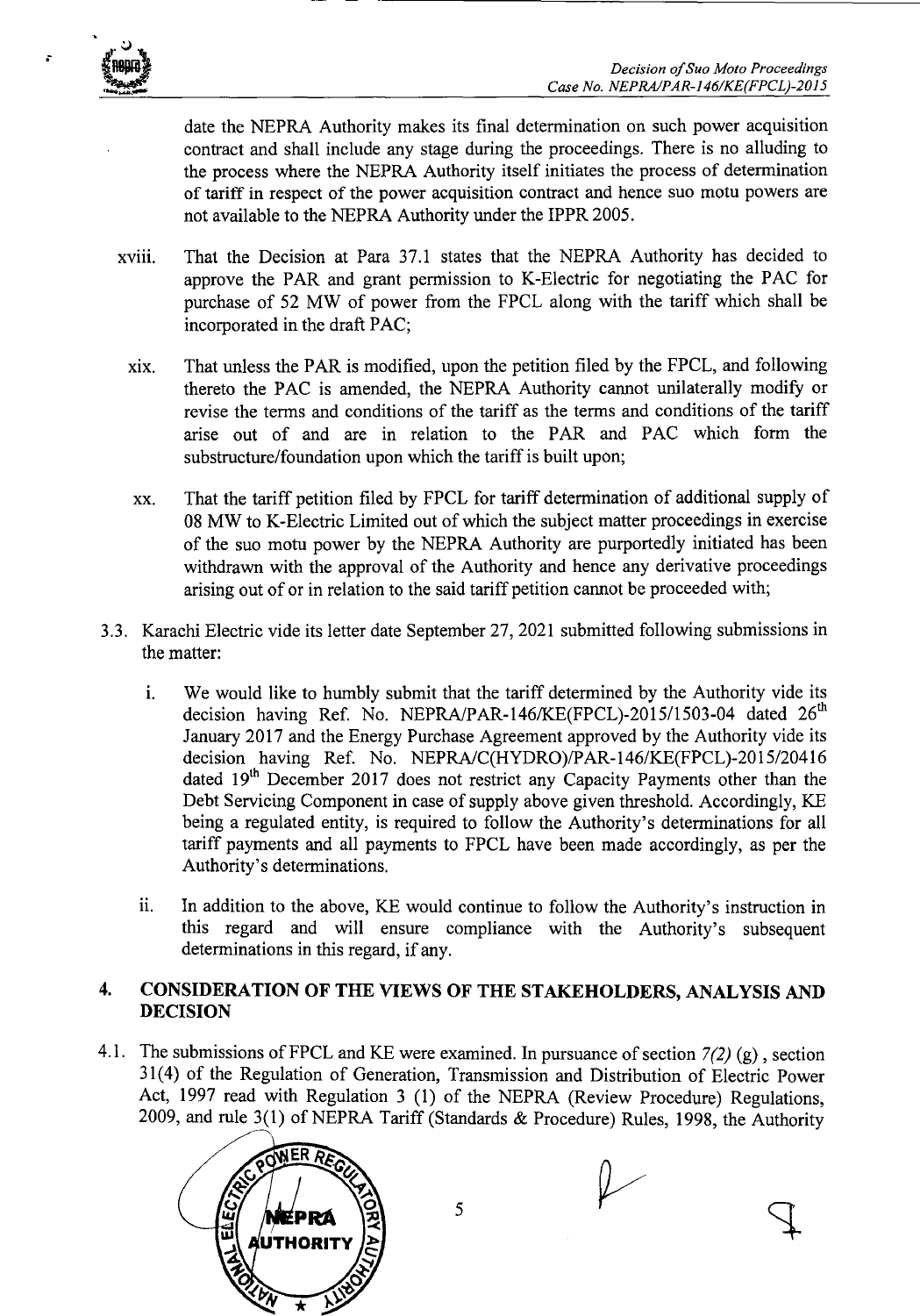

 $\boldsymbol{z}$ 

has the exclusive powers to initiate Sou Moto proceedings. The power to determine, modify and revise the tariffs have been conferred by NEPRA Act and NEPRA Tariff Rules and this power cannot be restricted on any manner. In performing these powers and functions, the Authority has to protect the interest of consumers and companies providing electric power services, therefore, the question of applicability is not relevant

- 4.2. Since the Power Acquisition Contract (PAC) of FPCL & K-Electric was also approved by NEPRA Authority vide decision dated December 19, 2017. However, the Authority has the power to initiate the proceedings, take cognizance and to incorporate or remove any discrepancies. No exemptions whatsoever were granted to any person from the applicable Rules and Regulations of NEPRA.
- 4.3. FPCL highlighted the targeted availability period of 10 agreement years as per PPA (Clause 5.16(b)) and that there is no compensation to FPCL for its schedule outage period of 1440 hours (60 days) for major overhaul during each targeted availability period. FPCL further highlighted that Tariff is on "Take and Pay" basis which is subject to FPCL falling within K-Electric (KE) merit order, hence the risk of non-dispatch is borne by FPCL unlike grid connected IPPs and that due to higher international coal prices, FPCL rank in merit order has substantially been dropped from average rank between 5-10 during year 2019-20 to 15-20 in year 2021.
- 4.4. Keeping in view the submissions of FPCL, the Authority has decided to incorporate following mechanism in the approved tariff to avoid overpayment of capacity charges components other than debt servicing:
	- i) Revenue earned on account of Capacity charges other than debt servicing against the bench mark energy shall be reconciled after every major overhaul or the targeted availability period whichever is earlier. KE shall adjust any over-payment of capacity charges beyond benchmark energy for the respective period against the outstanding amount and the same shall be passed on to the consumers.
	- ii) The first such reconciliation shall be made immediately after completion of the first major overhaul or the  $1<sup>st</sup>$  targeted availability period whichever is earlier.
	- iii) The second reconciliation shall be made immediately after completion of the second major overhaul or  $2<sup>nd</sup>$  targeted availability period whichever is earlier for the period falling between the completion of the first major overhaul or the  $1<sup>st</sup>$  targeted availability period as the case may be to the completion of the second major overhaul or  $2<sup>nd</sup>$  targeted availability period and so on for the succeeding periods

### 5. ORDER

- 5.1. The Authority has decided to include the following mechanism in the approved tariff of FFBL Power Company Limited for delivery of electricity to K-Electric:
	- i) Revenue earned on account of Capacity charges other than debt servicing against the bench mark energy shall be reconciled after every major overhaul or the targeted availability period whichever is earlier. KE shall adjust any over-payment